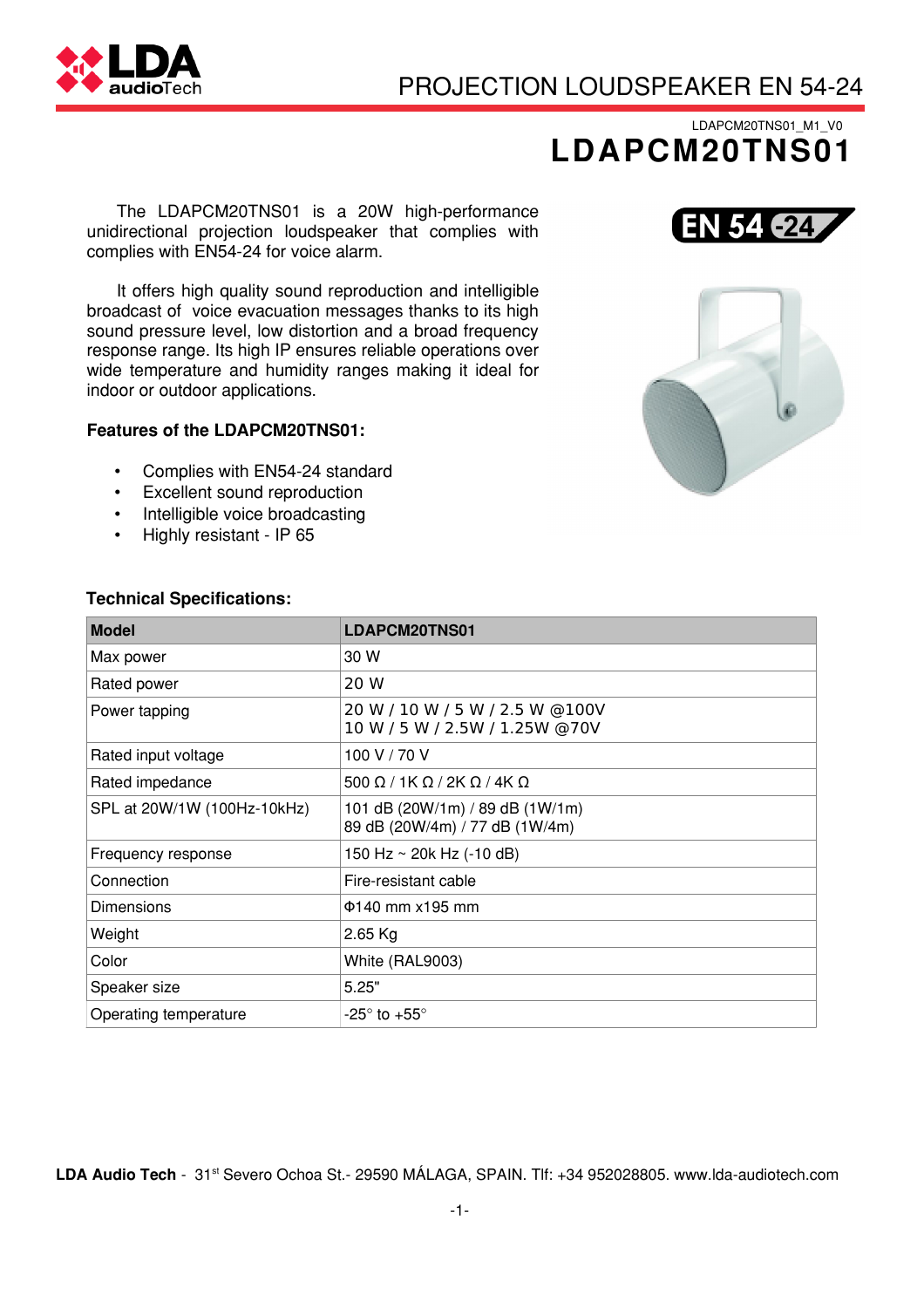

## LDAPCM20TNS01\_M1\_V0 LDAPCM20TNS01

195

 $\widehat{\mathcal{O}}$ 

ď

#### Frequency response:



#### Circuit Diagram **Views** Views

 $14.0$ 

E

 $100$ 

 $140$ 

 $-\phi$ 

 $\varphi$ 

 $\mathbb{R}$ 



## Dispersion angles

|                   |        | Horizontal    | Vertical      |
|-------------------|--------|---------------|---------------|
| 1 oct. Pink noise | 500 Hz | $360^\circ$   | $360^\circ$   |
| 1 oct. Pink noise | 1 kHz  | $214^{\circ}$ | $219^{\circ}$ |
| 1 oct. Pink noise | 2 kHz  | $116^{\circ}$ | $116^{\circ}$ |
| 1 oct. Pink noise | 4 kHz  | 57º           | 58º           |

#### Installation Instructions and Configuration

LDA Audio Tech − 31st Severo Ochoa St.− 29590 MÁLAGA, SPAIN. Tlf: +34 952028805. www.lda−audiotech.com